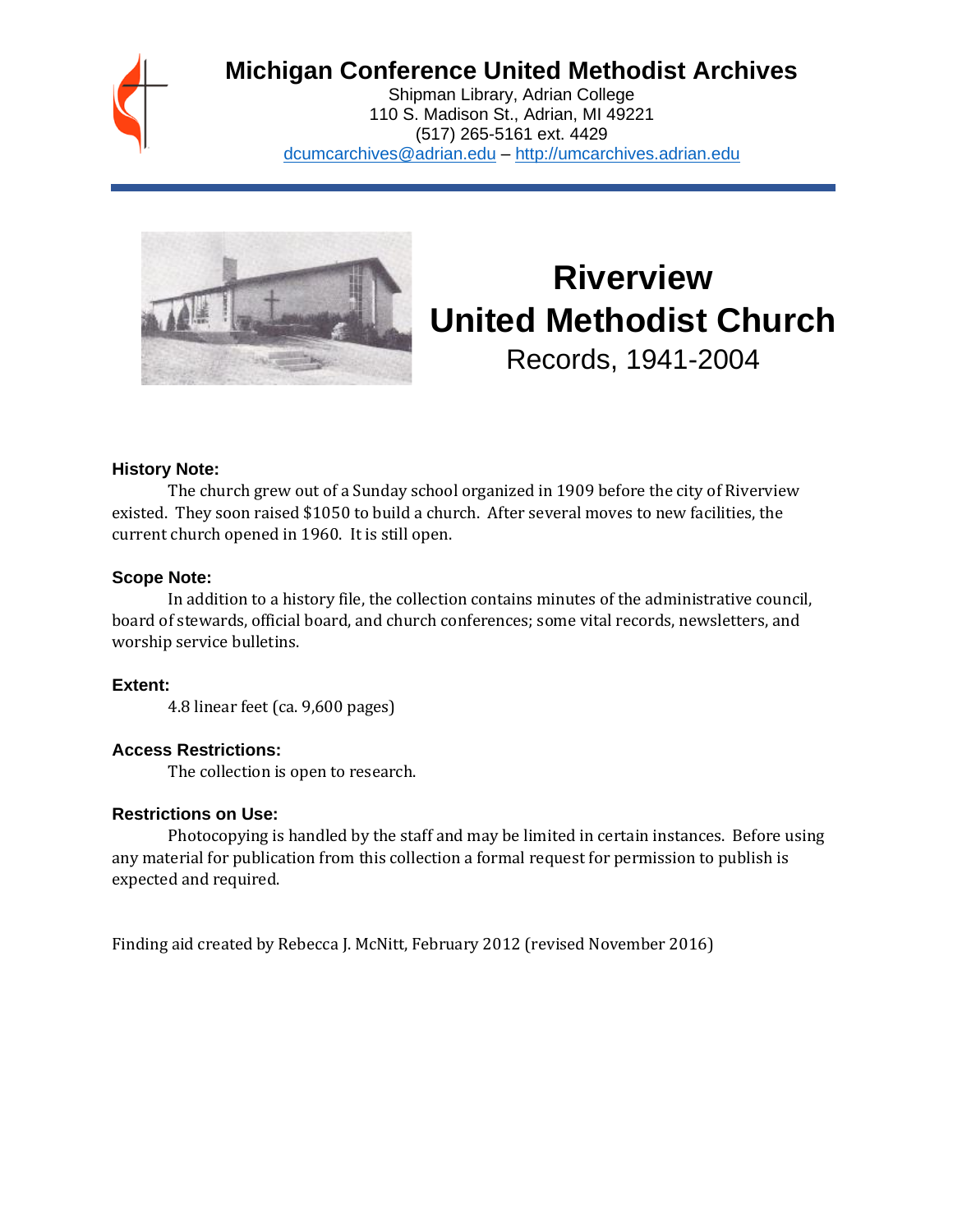#### **Appointments List**

- 1910-1911: Leonard Hazard
- 1911-1915: Clement Ainge
- 1915-1917: Elmer K. Smith
- 1917-1921: Edwin L. Jaquish
- 1921-1927: Victor S. Darling
- 1927-1928: George Hicks
- 1928-1932: Howard A. Cole
- 1932-1934: Robert Davies
- 1934-1935: Clarence E. McKelvey
- 1935-1937: Robert E. McLean
- 1937-1948: Arthur C. Thompson
- 1948-1953: H. Mellen Fikes
- 1953-1965: Roland F. Liesman
- 1965-1968: Luren J. Strait
- 1968-1973: Robert C. Watt
- 1973-1981: J. Bruce Brown
- 1981-1988: William A. Cargo
- 1988-1989: Michael Grajcar
- 1989-1996: Gary A. Allward
- 1996-2001: June M. Westgate
- 2001-2012: David D. Amstutz
- 2012-August 2015: Gloria Haynes
- August 2015-2016: Alan Hansen
- 2016-2017: Keith Lenard
- 2017-2019: Daniel J.W. Phillips
- 2019-Present: Carol Ann Middel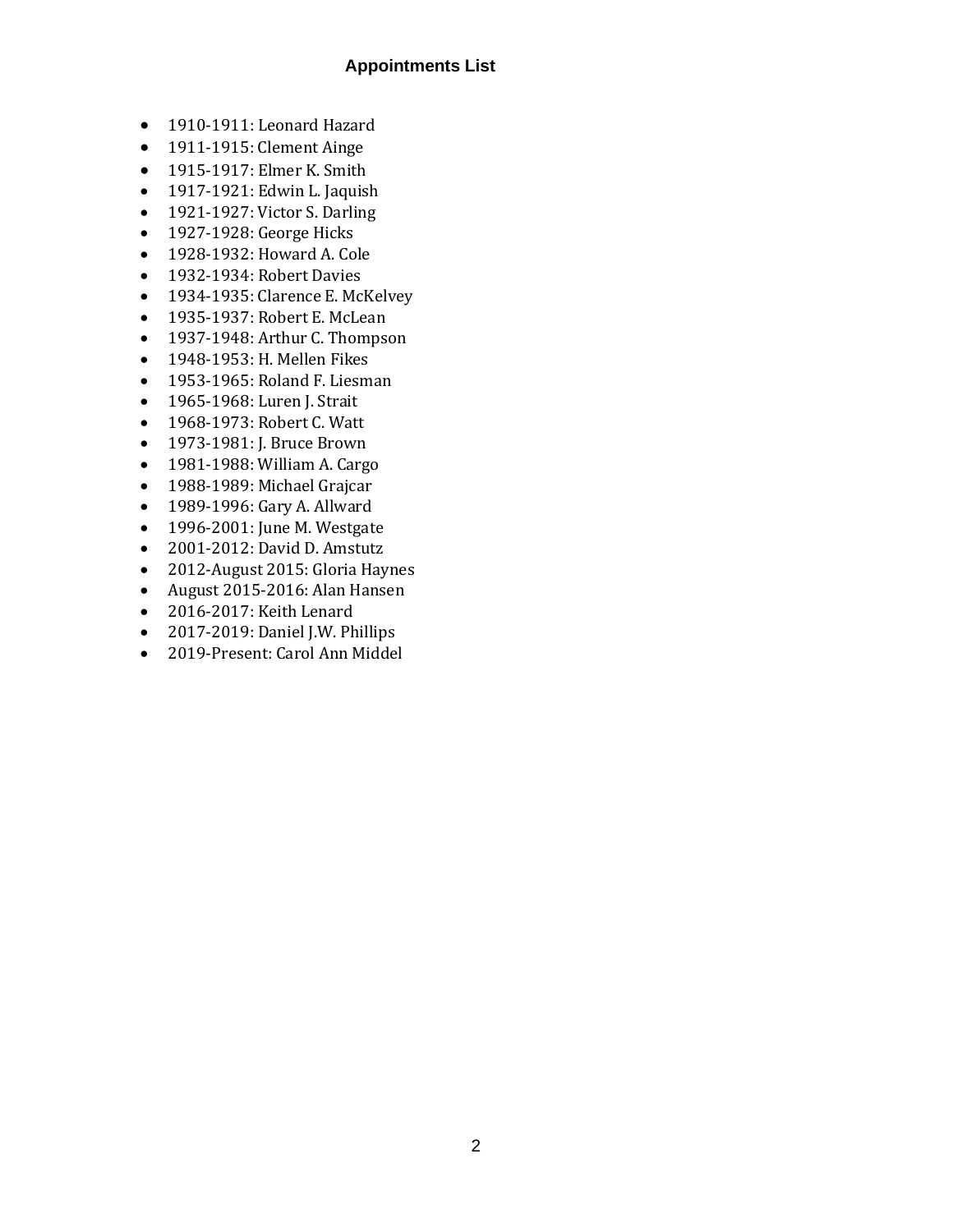# **Contents List**

| <b>Container</b> | <b>Contents</b>                                                                                                                                                                             |
|------------------|---------------------------------------------------------------------------------------------------------------------------------------------------------------------------------------------|
| Box 1            | <b>Riverview</b><br><b>Administrative Council Minutes</b><br>1983<br>$\circ$<br>0 1984<br>0 1985-1986<br>0 1987-1988<br>0 1989-1990<br>1991-1992<br>$\circ$<br>Board of Stewards, 1949-1952 |
| Box 2            | <b>Riverview</b><br><b>Bulletins</b><br>$\bullet$<br>1978<br>$\circ$<br>0 1979<br>0 1980<br>0 1981                                                                                          |
| Box 3            | <b>Riverview</b><br><b>Bulletins</b><br>1982<br>$\circ$<br>0 1983<br>0 1984<br>$\circ$ 1985<br>1986<br>$\circ$                                                                              |
| Box 4            | <b>Riverview</b><br><b>Bulletins</b><br>$\bullet$<br>1987<br>$\circ$<br>1988<br>$\circ$<br>0 1989<br>1990<br>$\circ$<br>1991<br>$\circ$                                                     |
| Box 5            | <b>Riverview</b><br><b>Bulletins</b><br>1992<br>$\circ$<br>1993<br>$\circ$<br>1994<br>$\circ$<br>1995<br>$\circ$                                                                            |
| Box 6            | <b>Riverview</b><br><b>Bulletins</b><br>1996<br>$\circ$<br>1997<br>$\circ$<br>1998<br>$\circ$<br>1999<br>$\circ$                                                                            |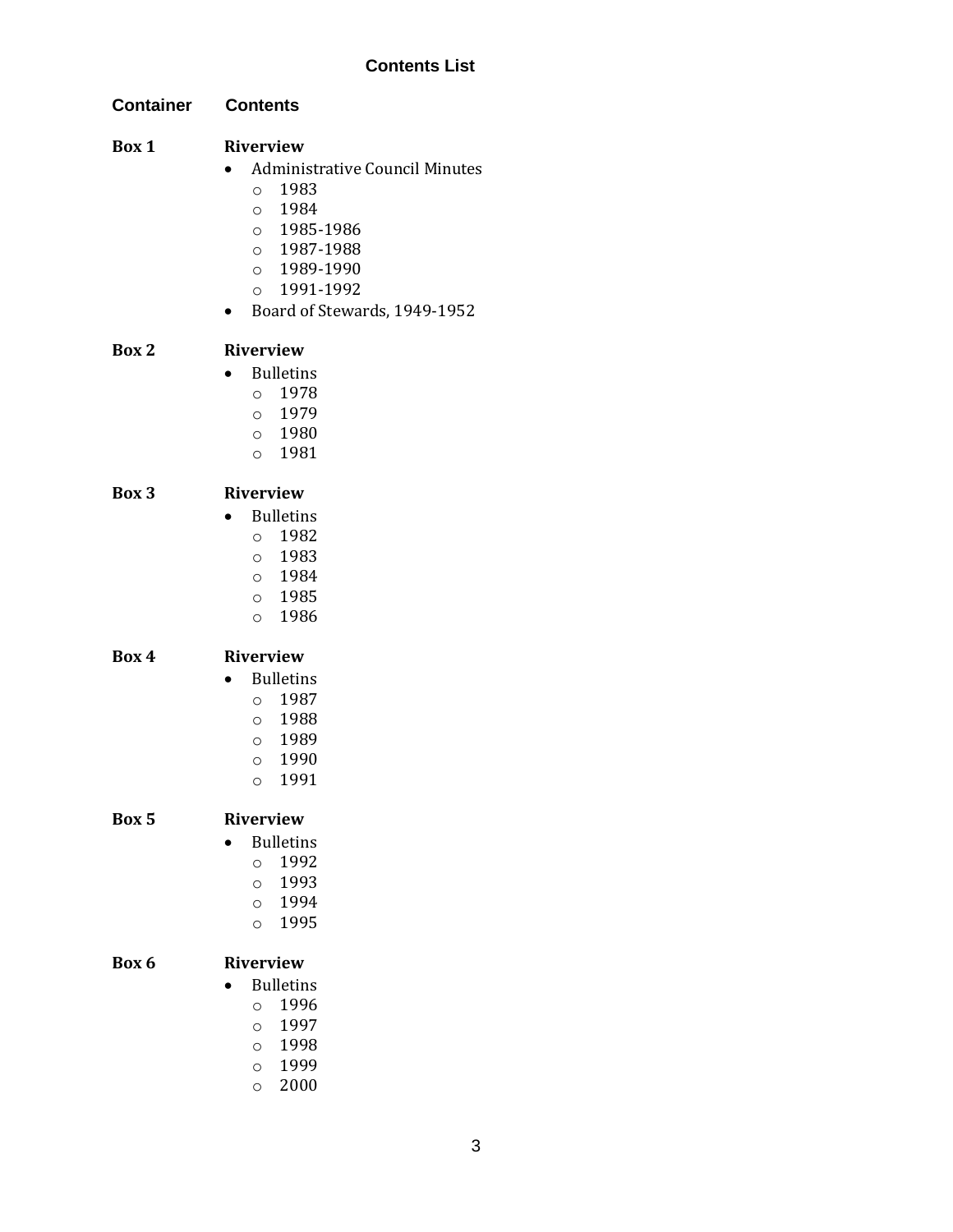#### **Contents List**

**Container Contents**

## **Box 7 Riverview**

- Bulletins
	- $\degree$  2002
	- o 2003
	- $\degree$  2004
- Church Conferences and Reports
	- o 1941-1945
	- o 1946-1955
	- o 1956-1958

# **Box 8 Riverview**

- Church Conferences and Reports
	- o 1959-1961
	- o 1962-1963
	- o 1964-1972 (incomplete)
	- o 1973-1980
	- o 1981-1985
	- o 1986-1990

# **Box 9 Riverview**

- Church Conferences and Reports
	- o 1991-1995
	- o 1996-2000
	- o 2001-2005
- Church Directories
	- o 1989-1994
	- o 1995-1999
	- o 2000-2003

# **Box 10 Riverview**

- Correspondence, 1999-2005
- Finance and Budget, 1968-1971
- History File
- Marriage Licenses, 1989-2005
- Newsletters
	- o 1958-1959
	- o 1960-1962
	- o 1963-1965
	- o 1966-1969
	- o 1970-1972

# **Box 11 Riverview**

- Newsletters
	- o 1973-1979
	- o 1980-1985
	- o 1986-1990
	- o 1991-1993